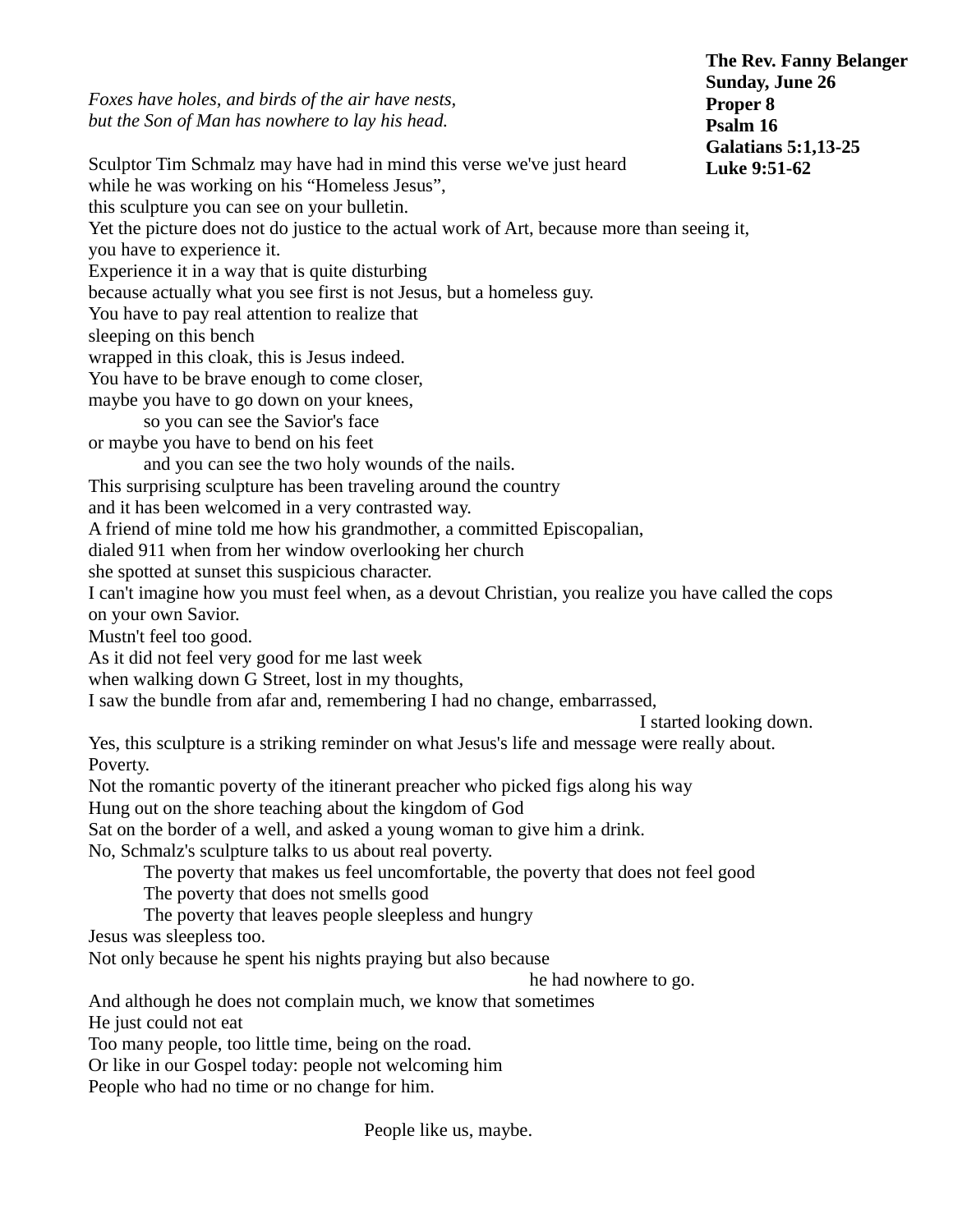Yes, here we get a disturbing wake-up call, we who live in a society where having more seem to be the natural goal set to our lives.

We study a lot to work a lot to make a lot to spend a lot to get a lot.

But today, we are reminded that the one we call our Savior had nothing And moreover, he asks us to follow him.

So what does it mean for us concretely?

Well I guess, Jesus does not ask us to be as miserable as the guys on the streets.

Jesus never advocates for misery.

Jesus always advocates for the miserable.

Jesus leads us to look at the poor and to look at ourselves, in return.

Because maybe the misery of some is born from the lack of poverty of others.

In this world, the wealthy are too wealthy and so the poor are too poor.

And even if it does not always feel like we are

we are the wealthy ones.

And so Jesus calls us to poverty – not misery.

A poverty that gives room and bread and life for all the poor Jesus identifies with.

As wealthy Christians we often find a compromise thinking God asks of us only

spiritual poverty

It has become so unnatural to us to deprive ourselves of things we can buy and possess legitimately or at least legally

*After all we did not steal that money.*

Yet at some point, at our level, according to our needs and those of our families,

we are called to detachment and simplicity.

Jesus does not call us to poverty to frustrate us

to punish us or even because it would somewhat "teach us".

(Jesus does not send fire from heaven, only the "Sons of thunder" James and John as he called them could think about it)

Jesus calls us to material poverty to open our eyes on a suffering world and

open our hearts to our neighbors in need.

It's about setting us free.

*For freedom Christ has set us free*, says Paul today.

Buying stuff, doing stuff, taking care of stuff,

how is it our material possessions, our wordily distractions keep us enslaved

and enslave the workers, the trees and the rivers that pay the price for us? Jesus wants to set us free.

It's about

being able to enjoy what we've already been given and bear the fruit of the Spirit: love, joy, peace, patience, kindness, generosity, faithfulness.

Self-control indeed.

Called to poverty, we aren't called to a dull life.

Jesus had a passionate life.

He was always going from one place to another teaching, preaching, healing,

welcoming children and strangers, beggars and teachers.

Jesus was so busy he often did not have time to eat or to sleep

and yet he was never apart from God.

So I guess the question for us isn't even: are we too busy?

The question is: where is our attention focused,

what comes first in our lives?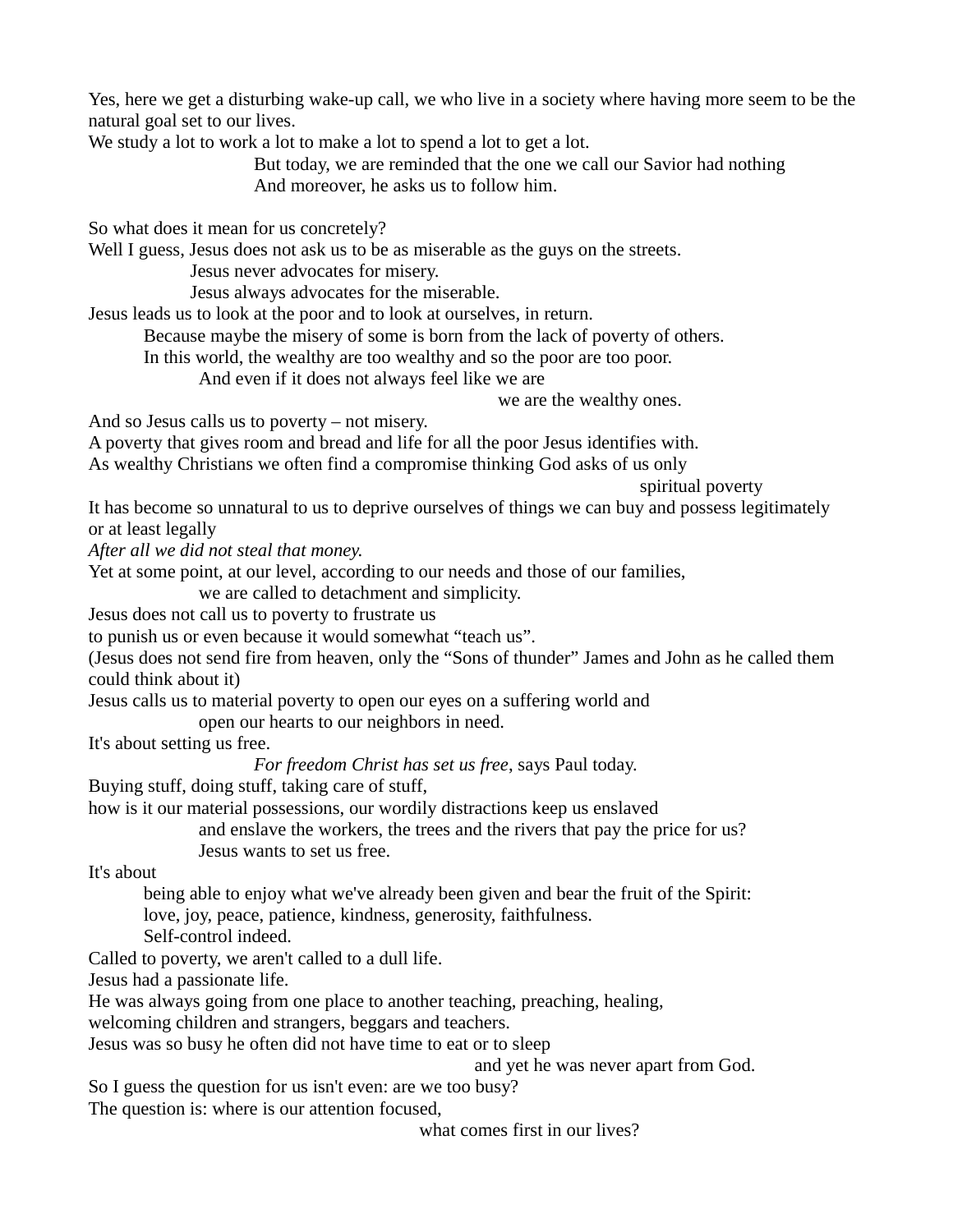Well, in the midst of our crazy lives, Jesus invites us to "Let the dead bury their own dead". Maybe it's hard for us to hear these words. The thing is, Jesus probably refers to a Jewish tradition where the dead were buried as soon as they died, - not later than the following day - But one year after, the families unburied the corpse now decomposed to collect the bones and put them in an ossuary. So what happens today is that Jesus is

not asking a man to forsake his father on his death bed,

but Jesus is referring to a religious rite.

And what Jesus is teaching is that true religion

is about following him

being in relationships with God and others

being alive in the best way we can live.

As parents give life to their children so they might live,

God gives us life so we might have life

not so we might perform religious rites.

Parents don't give life to their children so that they might organize their burial!

They want them to move forward

they kiss them goodbye, the children leave the house and hit the road.

The best way to honor our parents is not by saving their legacy but it's

in the way we live and love

and so we honor God not by keeping a tradition but

in the way we live and love.

Jesus today has his eyes set on Jerusalem.

He knows where God is calling him.

Jesus is poor enough, detached enough to experience that

the purpose of his life is not

buying, collecting, expanding

even for the sake of the kingdom.

His life is about giving, offering, welcoming

– even on the wood of the cross.

And as Jesus gave God the first place, Jesus asks us to give him the first place too.

Yes it is hard for us to hear these words,

because we are not poor enough, all so busy with many things.

Well, Jesus was busy too.

Yet he was single-minded, he lived for the one thing: The love of God.

And so God mustn't be put on top of all the things we have to do

God must be in everything we do

- would it be changing diapers or filling tax forms or selling shoes.

God must be at the heart of this life we are living.

This is our true worship

Our worship in church just models this worship of the heart Jesus is calling us to everyday

in everything.

Even if all we do usually don't really give glory to God

if we offer it to him

it will eventually, if we

*Live by the Spirit, not by the flesh*.